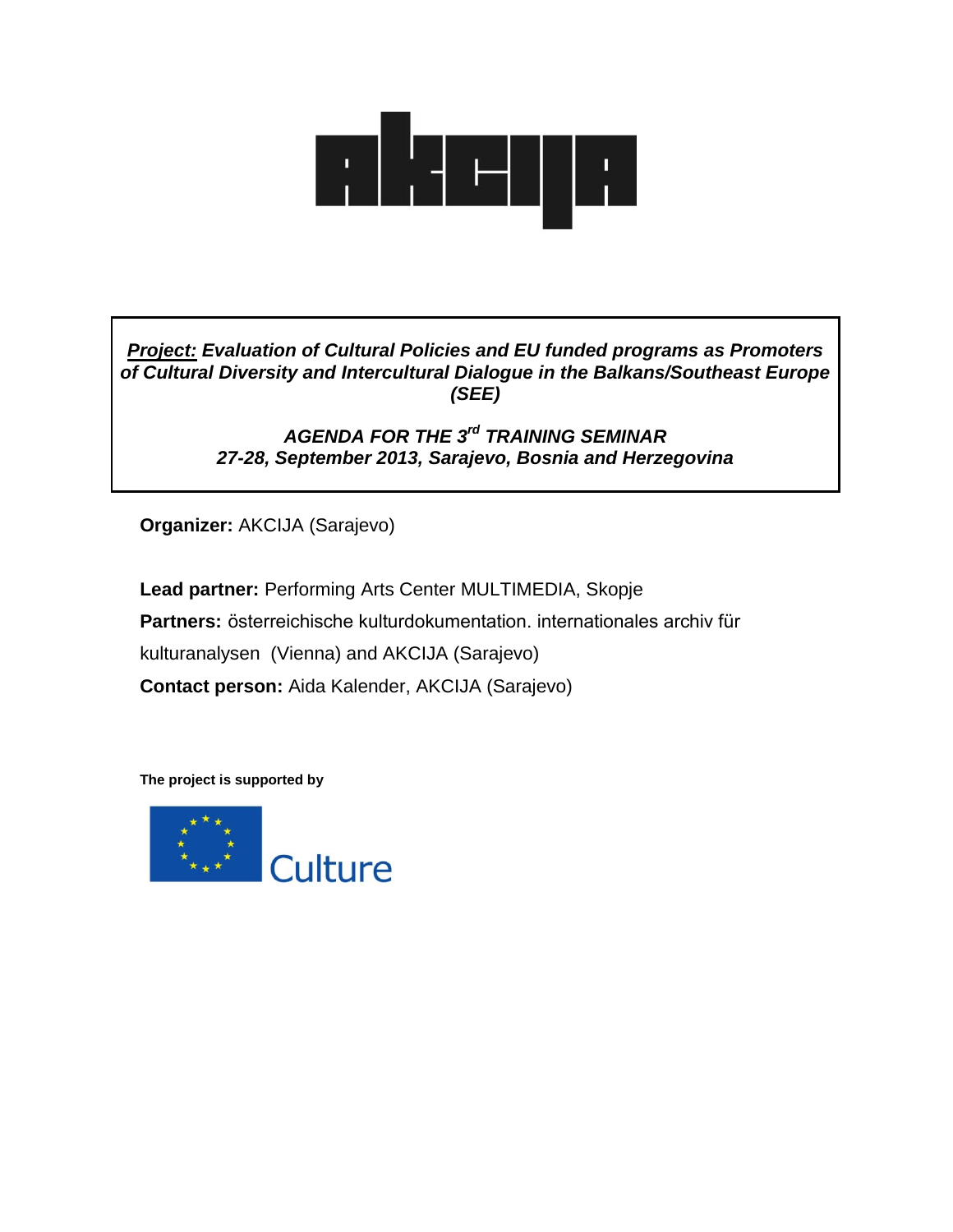# **WORKING PLAN**

### **Day 1: 26 September 2013 (Thursday)**

Arrival of participants to Sarajevo

Accommodation at Hotel Italia

**Day 2: 27 September 2013 (Friday)**

09:00 – 09:30 *Greetings, overview of agenda and expected results of the meeting* (Aida Kalender, AKCIJA Sarajevo)

09:30 – 11:00 *Results of the research: presentations of researchers from Austria, Montenegro, Croatia (30 minutes each)* 

11:00-11:30Coffee break

11:30 - 12:30 **Feedback and discussion about the presentations** 

12:30 – 13:30 Lunch break

13:30 – 15:00 **Memory politics through intercultural dialogue projects: our common European and Balkan past, Prof. Dr. Milena Dragicevic Sesic**

15:00 – 15:30 Coffee break

15:30 – 16:00 **Discussion on the presentation** 

19:00 *Dinner (name of the restaurant TBC)*